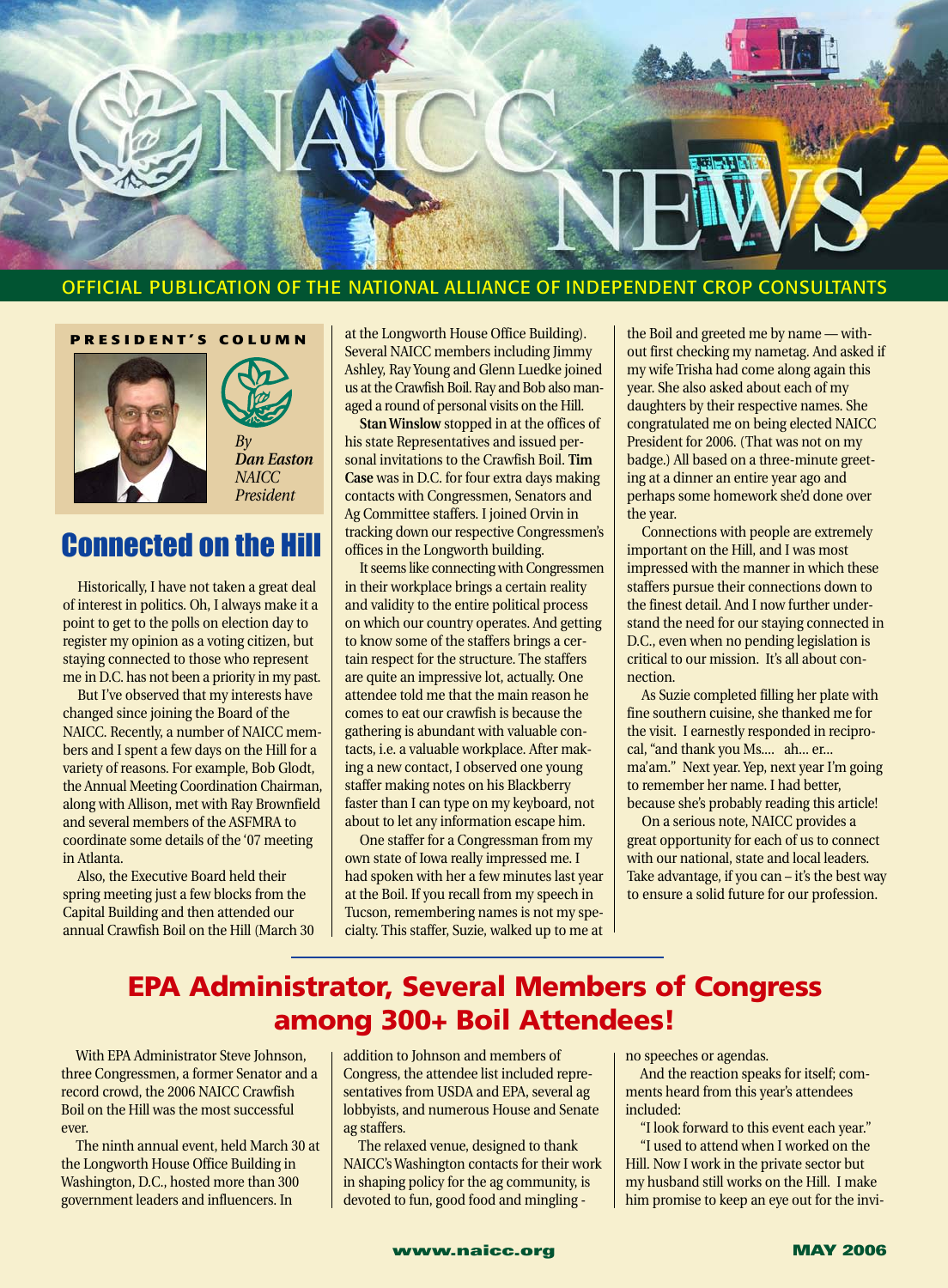tation each year."

"This is one of the best and most unique events hosted on the Hill."

"The social event of the season!"

NAICC would like to thank everyone who helped make the 9th Annual NAICC Crawfish Boil on the Hill a raving success, with special thanks to **Jim Braucht** ("da

cook") and **Ned Darbonne** for flying in with the crawfish and cooking it on site. Rest assured we're already planning how to make the 2007 boil an even bigger hit!



Dorothy and Ray Young greet Congressman Rodney Alexander (R-LA) who has attended the Crawfish Boil on the Hill for three consecutive years.



EPA Administrator Steve Johnson, with wife Debbie (far left), and Burleson Smith, USDA's Special Assistant for Pest Management Policy (second from right) were special (and are frequent) guests at the Crawfish Boil.



Crawfish Boil alumni Kirk Wesley and his family were in town for the event.



Congressman Mike McIntyre (D-NC) is welcomed by fellow North Carolinian Bruce Niederhauser.



NAICC Board members and staff kick off the evenings festivities with Tom Van Arsdall (far left) representing the Pesticide Policy Coalition.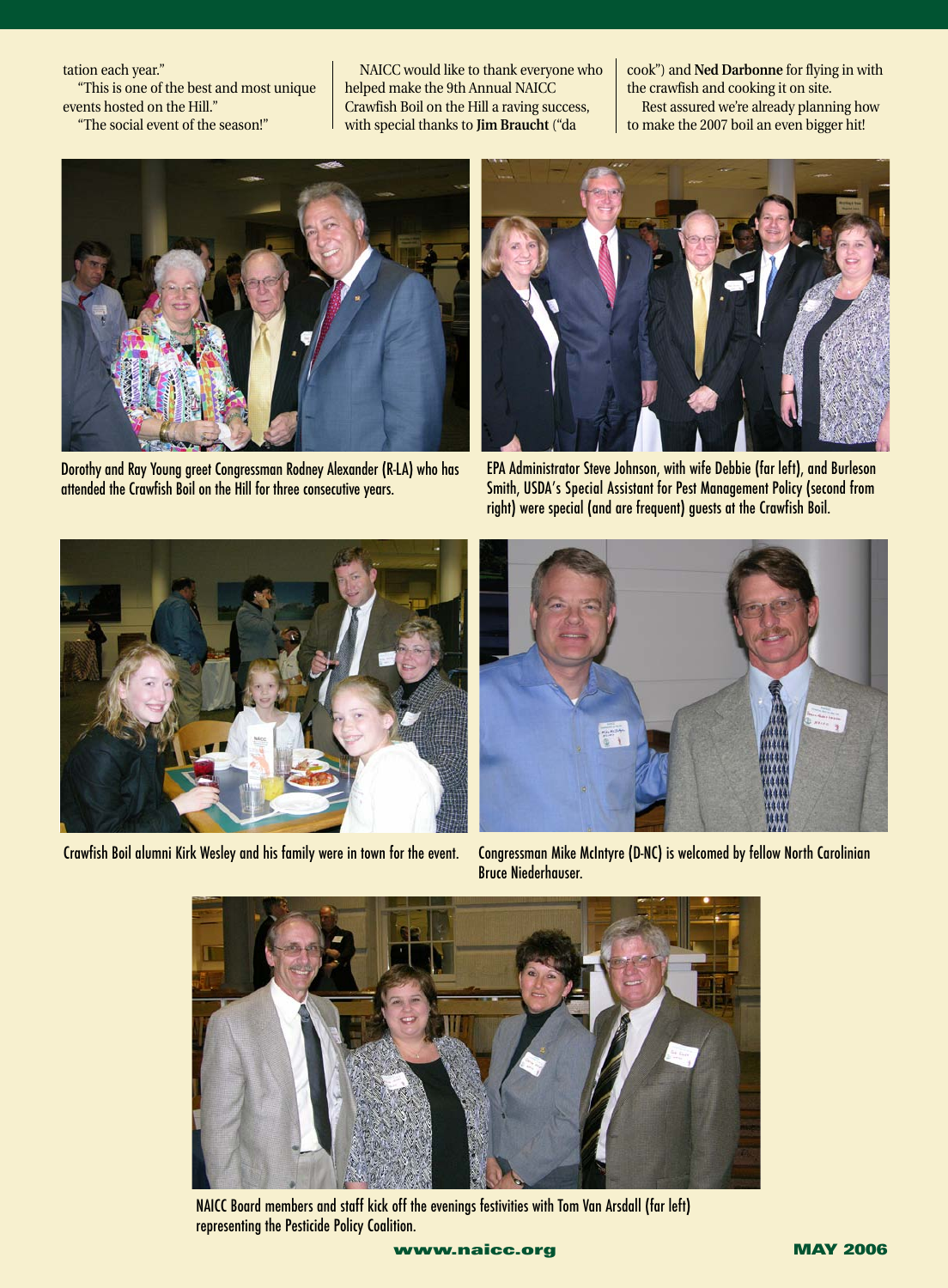# **ASFMRA Host Leadership Institute**

The American Society of Farm Managers and Rural Appraisers is expanding its Leadership Institute / Washington Forum in 2006. This larger event will not only heighten agriculture's visibility among policy makers, it will allow better coordination of efforts with ASFMRA, NAICC and other organizations.

The Leadership Institute is September 16-21, in Washington, D.C. Information can be found on the ASFMRA Web site at www.asfmra.org/evde\_leadership.htm. Currently the online registration is set up to work with ASFMRA members only. Please call Cheryl Cooley at (303) 692-1215 and she can assist you with your registration. Registration is limited to the first 200 registrants.

The majority of the meeting sessions will be held at the Holiday Inn on the Hill, as opposed to traveling around our Capitol and visiting various offices in years past. The estimated cost is \$1,500 per person, including registration, lodging and airfare.

The benefits of the Leadership Institute/ Washington Forum are numerous and include:

- 1. Expanding one's personal background and knowledge of the U.S. government by meeting those responsible for passing laws that affect your personal and business life.
- 2. Providing each participant the opportunity to personally meet and see – in action – members of the U.S. Senate and Congress.

#### **What to Expect:**

- Learn About the Inner Workings of our National Government
- Meet the People Responsible for Passing the Laws
- Meet with your Congressional Representatives
- Visit the Hill See Congress at Work
- Invited Speakers: Secretary of Agriculture Johanns, Senator Chambliss, Jim Wiesemeyer, and Macon Edwards

The sessions will begin on Monday morning, September 18, and conclude by noon on Thursday, September 21.

# **New Member Profiles**

*By Gary Coukell*

NAICC welcomes **Ian Macleod** as a new member. Ian serves as Managing Director of Serve-Ag Research, a contract research organization based in Tasmania, Australia.

Ian joined NAICC to meet other members in the field and to build a network of contacts in other countries. He believes that in the next 10 years there will be more international collaboration and sharing of data between countries, which will provide global opportunities for contract researchers.

Since its inception, Serve-Ag Research

has grown from a small operation based in one state to a national business. Ian anticipates future growth will include offering his clients more options and services on a global basis – a good reason for joining NAICC!

We appreciate Ian jumping right in as a new member and participating in the 2006 Annual Meeting. Not only did he attend the meeting from Australia, he made a presentation on his work as a contract researcher there.

## **NEW HORIZONS IN YOUR PROFESSION**

Six years ago I told you about the thrill I had digging into a new crop and starting to learn about it and its insect problems. Let me bring you up to date on this ongoing experience.

The problem was in 1,500 acres of native prairie grasses being grown for seed production. The demand for seed was increasing for use in set-aside tracts and highway rights-of-way. The grower requested my help as an entomologist because an insect, now known to be the Bluestem Gall Midge, was reducing his seed production by as much as "70 percent" some years.

I initially knew nothing about these

### *By Earle Raun, CPCC-I*

prairie grasses, other than that they had originally covered the Great Plains. After six years, this grower request has turned into a great learning experience, as well as an entomological research challenge. I have come to appreciate the warm season native grasses, and have even begun to understand them a bit (I think!), and I find that, entomologically, there has been very little study on the insect groups that exclusively inhabit these grass species.

Of course, there are many insects, such as grasshoppers, that live in and on these grasses but aren't exclusive to them. As their name might lead you to expect, warm sea-

son grasses don't flower until mid- or latesummer. Indiangrass begins seedhead emergence in early July in Nebraska. It is followed by Sand Bluestem, Big Bluestem, and finally by Little Bluestem in late August or early September.

As seed heads begin to emerge Indiangrass is about waist high, Sand Bluestem shoulder high, Big Bluestem seven feet tall and Little Bluestem waist high.

In the six years since getting involved with the problem, we have found that the adult of the Bluestem Gall Midge was first identified in New Mexico in the 1950's. The taxonomist identifying it worked his career